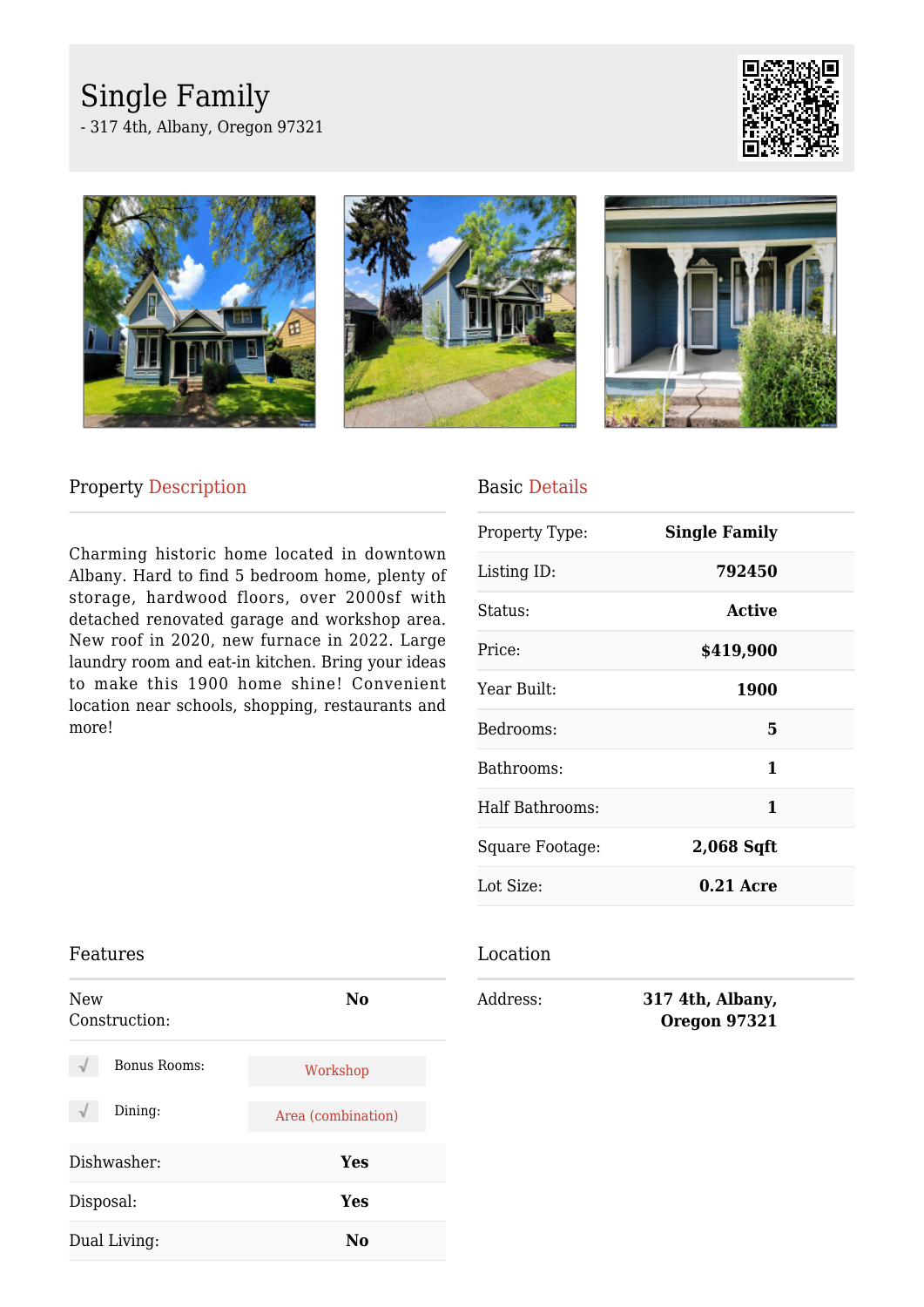|         | Flooring:            | Carpet, Wood, Laminate,<br>Vinyl |  |
|---------|----------------------|----------------------------------|--|
| √       | Heating/Cooling:     | Gas, Forced Air                  |  |
|         | Water Heater:        | Gas                              |  |
|         | High Speed Comm:     | Available                        |  |
|         | Range Facility:      | Electric                         |  |
|         | Security System:     | N <sub>0</sub>                   |  |
|         | Home Style:          | 2 Story                          |  |
|         | Garage Type:         | <b>Detached</b>                  |  |
|         | Foundation:          | Continuous                       |  |
|         | Patio:               | <b>Deck</b>                      |  |
|         | Roof:                | <b>Composition</b> , Shingle     |  |
|         | <b>City Sewer</b>    |                                  |  |
| Siding: |                      | <b>Wood</b>                      |  |
|         | Siding Style:        | Lap                              |  |
|         | Outbuildings:        | Other (refer To Remarks)         |  |
|         | Approx Lot Sqft:     | 9,147 Sqft                       |  |
|         | Fence:               | Partial                          |  |
|         | Landscape            |                                  |  |
|         | <b>RV</b> Amenities: | Area/room For                    |  |
|         | 55 Housing:          | No                               |  |
|         | Green Home:          | No                               |  |
|         | Home Warranty:       | <b>Negotiable</b>                |  |

# Agent Info



Tradition REP (503) 877-4653  $\boxtimes$  info@traditionrep.com